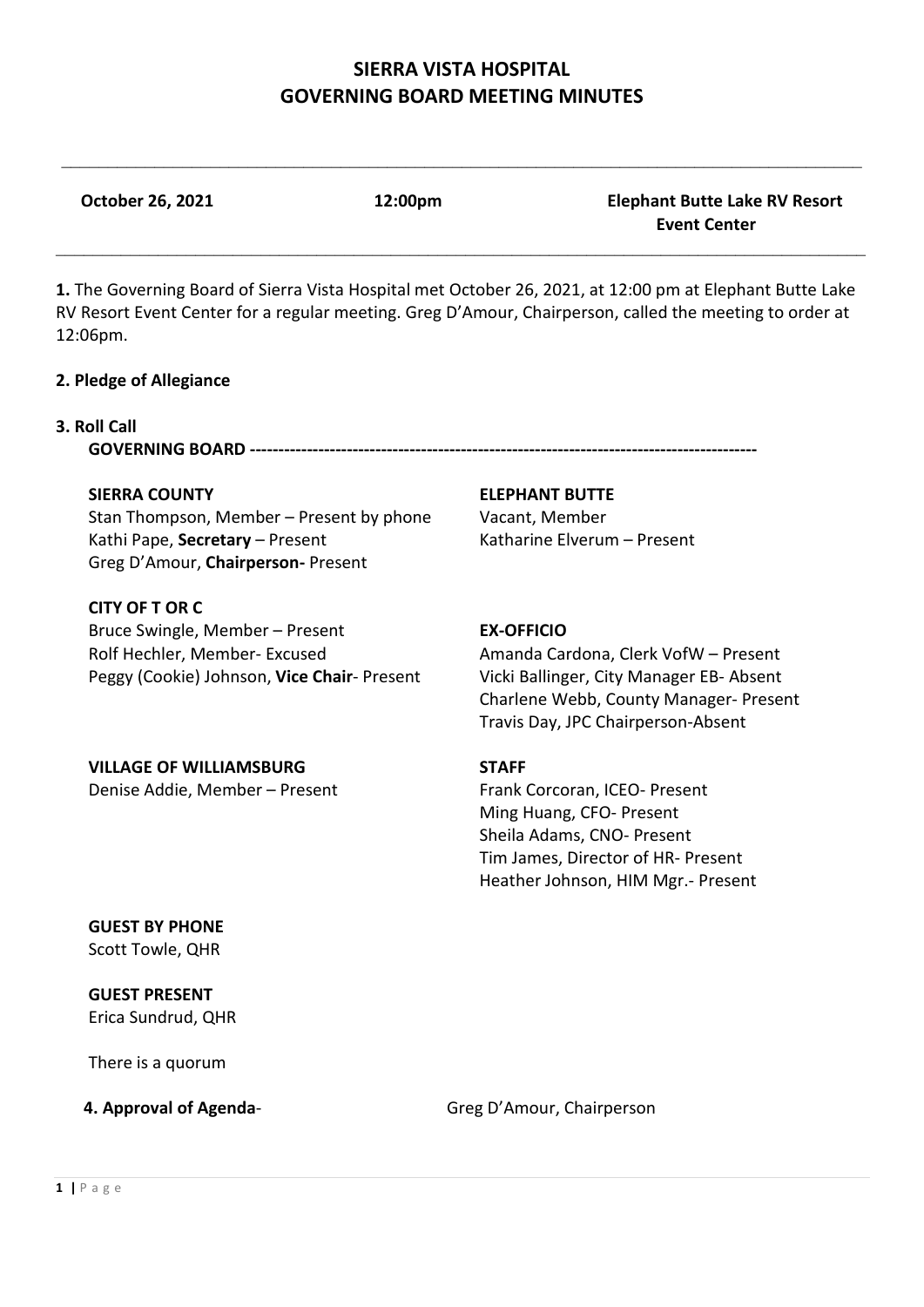Cookie Johnson motioned approval of the agenda. Greg D'Amour noted that he would like to switch item number seven and eight so that Dr. V won't have to wait. Kathi Pape seconded. Motion carried unanimously.

## **"Are there any items on this agenda that could cause a potential conflict of interest by any Governing Board Member?"** None

# **5. Approval of minutes** Greg D'Amour, Chairperson

## **A. September 21, 2021 Meeting Minutes**

Cookie Johnson motioned approval with one correction on page seven of the minutes (GB11 in the packet). Item D: Kathi Pape seconded. Motion carried unanimously should be add to the motion as it was accidentally left out. Kathi Pape seconded approval of the minutes with the correction. Motion carried unanimously.

## **6. Public Input** – None

*Agenda items seven and eight were switched*

#### **7. New Business**-

**A. Arena Health, Dr. V Presentation**- Dr. Vidia introduced himself and members of his team. His company is focused on tele medicine and tele specialty. Tele stroke and Tele neurology are two specialties. We want to make sure that access to healthcare is improved and significantly expanded to a level where small rural hospitals get almost everything that large hospitals have. We do this with technology.

Sierra Vista Hospital needs neurology, stroke, addiction, and detox services. Arena Health has a solid team to help in these specialties. Through technology, we can get all the information that the onsite Provider needs to give diagnosis and care to the patient. Tele neurology can provide fast, timely diagnosis, treatment, and management within minutes. The diagnostic accuracy of Tele neurology for stroke is 96%.

Cookie Johnson asked for the cost. Exact cost will be based on the needs of the hospital which will be determined. The return on investment will be significantly high. Treatment will start at the ER, but it will not end there. Arena will provide continuous care. What would have been an ER visit and transfer out now becomes a two-to-three-day admission with multiple teams seeing and treating the patient.

Dr. V will be visiting Sierra Vista Hospital the first week of November. More to follow.

## **8. Old Business**-

**A. Employee Retirement Options**- Tim James, HR Director & Ming Huang, CFO- Cookie Johnson stated that this is so important as it relates to the budget. Greg D'Amour wants to put in effect at the beginning of the next calendar year an improved retirement plan that gives all employees participation whether the employee is contributing to the plan or not.

Tim James stated that there will still be a vesting period of three years. The Board agreed that the vesting period should remain at three years. The hospital will match 3% regardless of what or if the employee contributes. Currently 40 to 50 employees are participating in the retirement plan. With some quick math, it was determined that the plan to contribute 3% to every employee would cost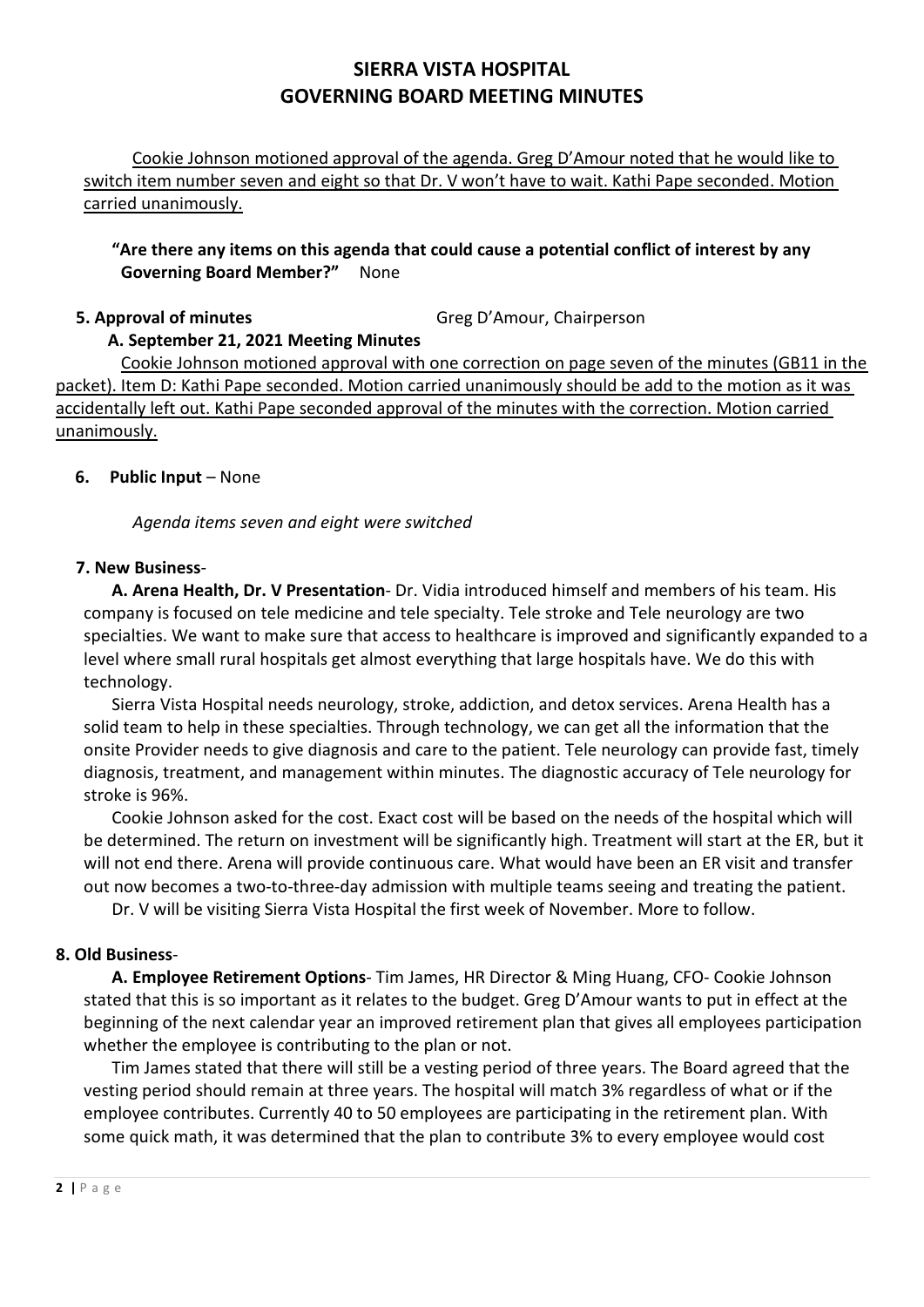\$200,000 additional per year. In addition, the employee should see the contribution on there pay statement each pay period.

Greg D'Amour asked for a motion. Kathi Pape motioned to allow Frank Corcoran to direct HR to get this retirement plan up and running by next year. Bruce Swingle seconded. Motion carried unanimously.

Tim James stated that most of the employees who are not participating in the program are not paid very well. We have starting positions at \$12.82 per hour while Wal-Mart is paying \$15.00 per hour. This topic will be discussed on a future agenda.

## **9. Finance Committee- Cookie Johnson, Chairperson**

 **A. September Financial Report**-Ming Huang, CFO, on page 13 (key statistics) patient days for September were 177 days. There were 1343 outpatient visits which is 181 more than August due to the vaccine clinic. The rural health clinic had 688 visits which is 142 more than August. The ER saw 601 visits, 192 less than August. EBITDA is 17% for September, 23 % year to date. Days cash on hand at the end of September were 166 days, 117 days available. Accounts receivable net days were 22, accounts payable days were 24.

We did have a provider out of the RHC due to illness in September which brought the number of visits down for the month.

Gross revenue for September was \$4,179,687 which is \$123,648 more than budget. Total revenue deductions were \$1,978,988. After subtracting deductions and adding non and other operating revenue, we have a total operating revenue of \$2,603,732. Salary expense was \$904,957 which is \$79,416 more than budget due to the temporary increase for all employees. Contract services was \$546,796 which is \$81,404 more than budget mainly due to high agency staffing cost. EBITDA is 17%. In September, we had a net income of \$15,939 versus a budget of (\$177,220). Year to date EBITDA is 23% and the net income is \$597,235. Contract services included \$20,000 from August. We received an agency staff billing for August late in September.

On page 22 (balance sheet), we have \$11,323,187 in the bank. We have recorded the \$2 million provider relief funds as revenue in prior year 2021. We still have the Medicare advance payment liability of \$1,612,136 listed as cost report settlement on the balance sheet. The other liability we have is the tunnel remediation project for \$1.1 million. Although there have been significant expenditures over the last five to six months, the cash balance and income has remained stable. Ming stated that we did receive a portion of our safety net care pool money in the amount of \$500,000. They still owe us \$1.2 million.

Scott Towle stated that the hospital is running strong cash flow from operations and not taping into cash reserves.

Cookie Johnson motioned based on the recommendation of the Finance Committee acceptance of the September Financial report. Kathi Pape seconded. Motion carried unanimously.

#### **10. Board Quality Committee- Denise Addie, Chairperson**

No meeting, no report

At this time, Sheila Adams, CNO, introduced Erica Sundrud from QHR. Erica originally came to help revamp the Quality program and has been working with SVH for a long time. Erica is the Vice-president of Care Transformation at QHR.

#### **11. Joint Conference Committee- Stan Thompson, Chairperson**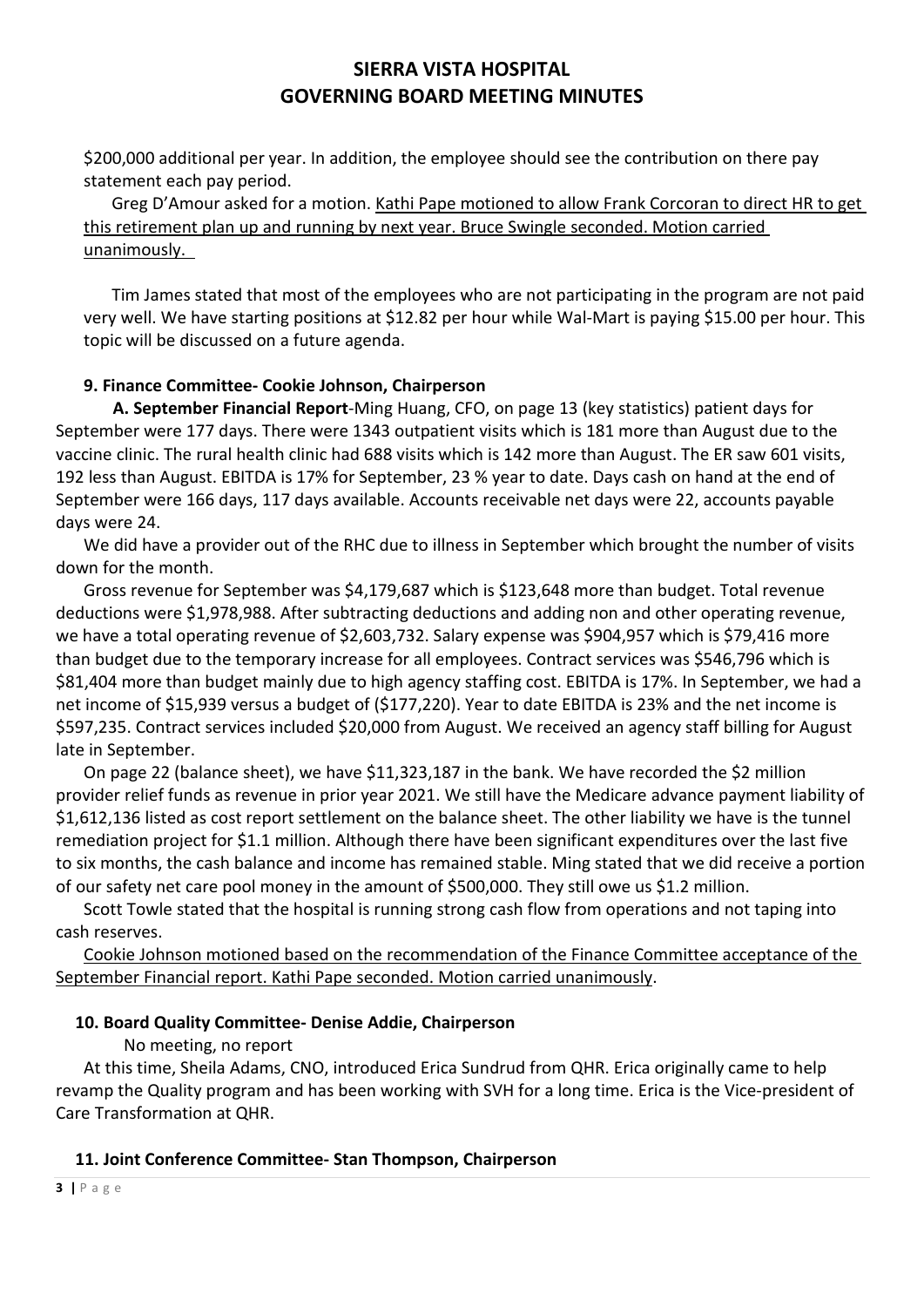No Med Staff meeting, no joint conference report

#### **12. Administrative Reports**

**A. Human Resources**- Tim James, HR Director, for September 2021 new hire orientations, certifications, licensures and annual training are at 100%. The transition to HealthStream for annual training is happening now. Evaluations and competencies are at 80%; staff evaluations are complete; management evaluations are incomplete. We had eight workers comp submissions, six were COVID positive staff members. We continue to pay 10 workdays COVID leave for staff who test positive. Workers comp requires reporting of COVID positive staff. They do not pay COVID positive staff as Workers Comp until after the ten-workday period of isolation. After which, with the designation as such by a provider, the employee moves to post-COVID syndrome and Workers Comp begins to pay the employee.

We did apply for the second round of provider relief funds. If we get funds, we may be able to use them to cover the 10-day period that we are currently covering. Employees do not use their PTO for COVID. Most hospitals in New Mexico are forcing employees to use their PTO.

Turnover rate for September was 4%. For FY22 it is 3% and our target is less than 5%. We had 180 employees on the first day of the month and 177 on the last day of the month. 152 full-time, nine part-time, 14 PRN, and two temporary employees. We had four new hires including our Interim CEO, two full-time screeners and one PRN RN in MedSurg. We had seven voluntary terminations in September and no involuntary terminations. 18 terminations over and average of 180 staff is 10%. Contract staff includes one Lab Tech, one PT and one Interim Clinic Manager. There are eight travel staff including four in ED and four in MedSurg.

We are testing every employee and contractor working for SVH every week and reporting those statistics to the State. In the report submitted on September 28 we had 199 total hospital workers. 166 workers are fully vaccinated, seven workers are partially vaccinated. 26 workers are not vaccinated but granted either a religious or medical exemption and zero workers are not vaccinated and not granted an exemption. We are in the final steps of recruiting an Echocardiogram Technician for imaging services and an Occupational Therapist for rehabilitation services.

Our current RN traveler billing rate is \$150 per hour. The Delta variant of COVID-19 continues to create a spike in traveler rates in New Mexico as well as nationally. We are losing permanent RN staff to travel agencies due to the extreme rate of pay being offered to RNs.

**B. CNO Report**- Sheila Adams, CNO, in the month of September, EMS runs, ED Patients visits, admissions, observation and swing patients are less than August. Activity has increased in October. By increasing travel rates, we have been able to secure nurses. We lost three full-time RNs to travel offers.

Drive up swabbing continues with hours expanded from 7am to 5pm. With two swabbers we are meeting the needs of the community without Saturday testing.

Influenza vaccinations started October 1 for patients. COVID vaccination clinics are happening about every three weeks. Most of the injections are to people qualified to get the booster.

EVS has been able to hire with only one open position left to fill. The entire group has gone above and beyond to meet the cleanliness needs of the hospital.

Patient satisfaction has increased in the inpatient category. Our nursing unit is in the 75<sup>th</sup> percentile. ED remains in the 50<sup>th</sup> percentile.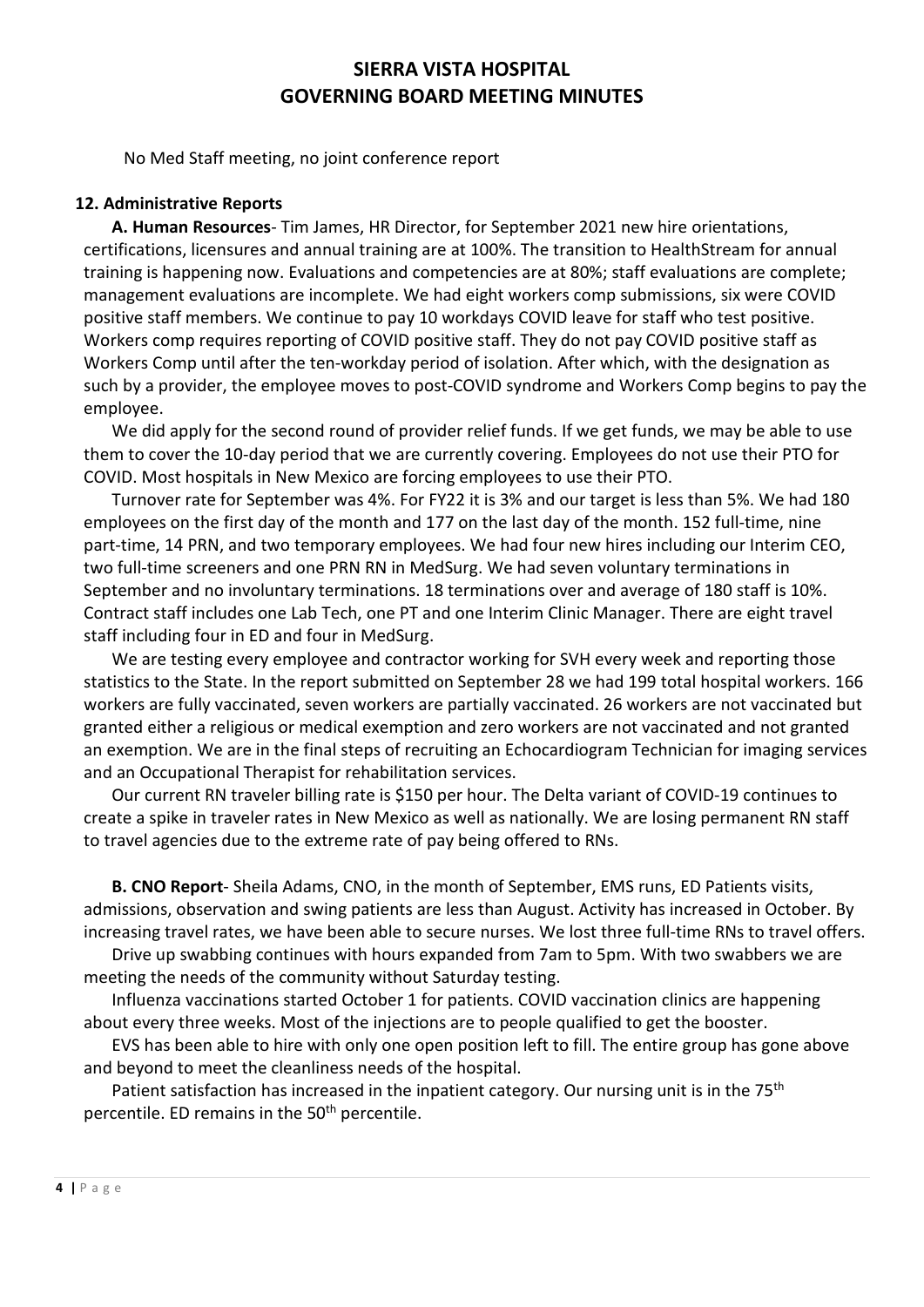Cookie Johnson stated that she had a KUDOS for staff at SVH. A friend of hers wrote a letter to the editor of the Sierra County Sentinel and it was published on October 1, 2021. A copy of the newspaper containing the letter is attached and part of these minutes.

Kathi Pape stated that she had just spent time around many nurses in Albuquerque. Many of the nurses she spoke with expressed that they do not want to be in the ICU any longer. COVID has really impacted them.

**1. Safety Committee 9/21**- Sheila Adams, CNO- minutes from September 21, 2021 meeting were included with the packet. No discussion.

**C. CEO Report**- Frank Corcoran, ICEO, in September we tested a total of 272 employees. Of those, four tested positive which is a positive rate of 1.47%. To date, in October we have tested 492 staff with two positives making us 04% positive. Testing has gone up and positive rates have gone down. Positive cases have been a mixture of vaccinated and unvaccinated.

The tunnel project has started. Poles and footers have been put in place and bringing the services out of the ground is the next step. This will take another month or longer to complete.

Chronic Care Management is a service Frank discovered at the NMHA meeting in Albuquerque. Chartspan is a company that partners with hospitals to gather Medicare patient data from the hospital to create a chronic care management plan which includes education, phone calls and medical reconciliation. Medicare will pay \$65.00 for a 20-minute phone call per patient, per month. Chartspan would collect \$27, and the hospital would collect the balance. We could have as many as 1,000 patients who would qualify for these calls. If we partner with them, we will set up a business association agreement where we share data. They would do the work, make the phone calls, do the education, we would bill for the service and collect \$38.00. We want to jump on this before the first of the year as Chartspan's portion is set to increase then. Our providers have seen the presentation from Chartspan, and they are excited about it. There is no startup cost. This will not decrease the in-Clinic patient visits. The goal is to prevent hospitalizations of chronic care patients. This could potentially generate \$75,000 to \$100,000 in revenue for us.

As stated earlier, we have applied for more provider relief funds. We don't know if or how much we may get, but we will let the Board know.

The COVID tracker chart for September and October were handed out. This is a way to track how the hospital and community is doing and what the trends look like. In September, we tested 526 patients of those 47 were positive for a positive rate of 9%. (This does not include employees) In October, with test still out waiting on results, as of the 26<sup>th</sup>, we have tested 430 patients with 67 of those positive for a positivity rate of 16%. We are definitely seeing an increase in COVID. It is becoming more difficult to find higher level of care beds for those who need them.

KUDOS and thank you to staff, EMS and the management team for their participation in the County Fair, Elephant Days, and the 5K run. Frank participated at all events and heard good, bad and other from the community.

The roof replacement had not started at the Community Health Foundation store due to wind.

The MRI pad is complete except for asphalt repair. Once the inspection is done we can start parking the MRI unit on it.

QHR is helping us with our EHR. We are looking at several programs and will have on site demos throughout November.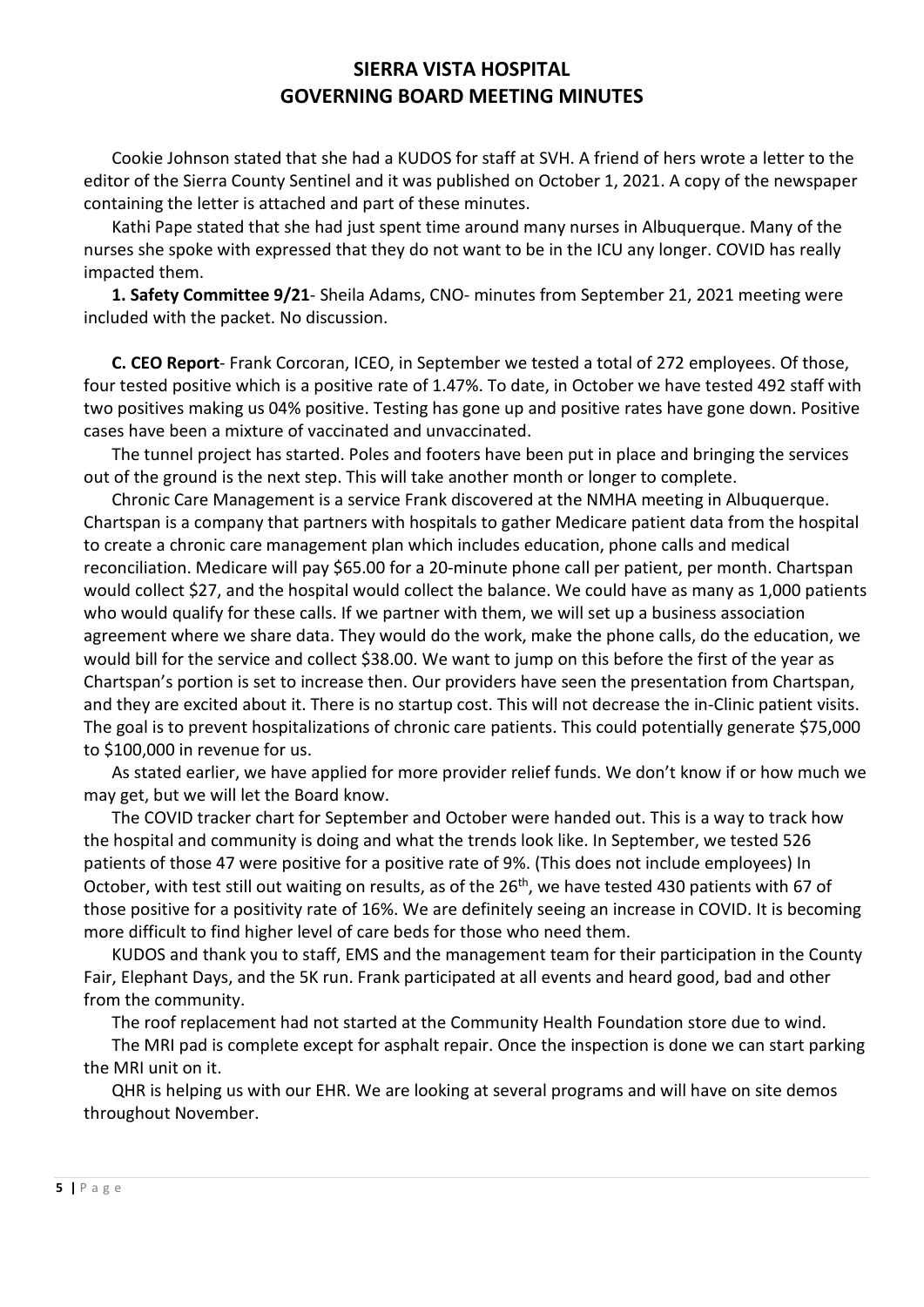The Laboratory survey was conducted last week. This is a very extensive survey, and the results were very good. The surveyor commented that SVH has the most organized lab she has ever been to. Evangeline Hernandez, Lab Manager, and the Lab staff deserve big KUDOS!

#### **D. Governing Board- Greg D'Amour, Chairperson 1. COVID Vaccine and Testing Status**

Discussion was held regarding the current state of COVID in Sierra County. Heather Johnson stated that staff at SVH have accepted weekly testing. We don't necessarily like it, but this is the world that we are living in today. SVH is going above the state mandate by testing all staff every week; vaccinated and exempt.

Greg wants the staff to know that the Board realizes the stress and pull that they are all under.

Frank Corcoran explained that the antigen swabs that we are testing employees with now will expire on November 21. This is the extended expiration date. The new kits/ tests are \$280 per box and contain 38 tests. The cost to test an average of 204 employees every week will be \$1,500 per week or \$78,000 per year. We are looking for other resources for tests.

Bruce Swingle is also in need of rapid tests for the City of T or C. The County is having a difficult time too.

# **Motion to Close Meeting:** Greg D'Amour read the following

**13.** Executive Session – In accordance with Open Meetings Act, **NMSA 1978, Chapter 10, Article 15, Section 10-15-1 (H) 2, 7, and 9 the Governing Board will vote to close the meeting to discuss the following items:**

| A. COVID-19 Hazard Compensation Review | Greg D'Amour, Chair |
|----------------------------------------|---------------------|
| B. CEO Search                          | Scott Towle, QHR    |

Bruce Swingle, Y **Denise Addie, Y** Denise Addie, Y

## **10-15-1 (H) 7 Attorney Client Privilege/ Pending Litigation**

| A. Risk Report-       | Heather Johnson, HIM Mgr.   |
|-----------------------|-----------------------------|
| B. Settlement Update- | Tad Parrish, Rodey Law Firm |

## **10-15-1 (H) 9 - Strategic and long-range business plans**

| A. Cardiology PSA                                    | Frank Corcoran, ICEO                    |
|------------------------------------------------------|-----------------------------------------|
| B. Echo Tech contract-                               | Frank Corcoran, ICEO                    |
| C. IP Behavioral Health Project State Application    | Scott Towle, QHR / Frank Corcoran, ICEO |
| D. Old Hospital Renovation                           | Frank Corcoran, ICEO                    |
| E. QHR Board Report October 21                       | Scott Towle, QHR                        |
| F. Projects 20-21                                    | <b>Scott Towle, QHR</b>                 |
| Jennifer Burns<br><b>Roll Call to Close Meeting:</b> |                                         |
| Kathi Pape, Secretary, Y                             | Katharine Elverum, Y                    |
| Stan Thompson, Y                                     | Peggy (Cookie) Johnson, Vice Chair Y    |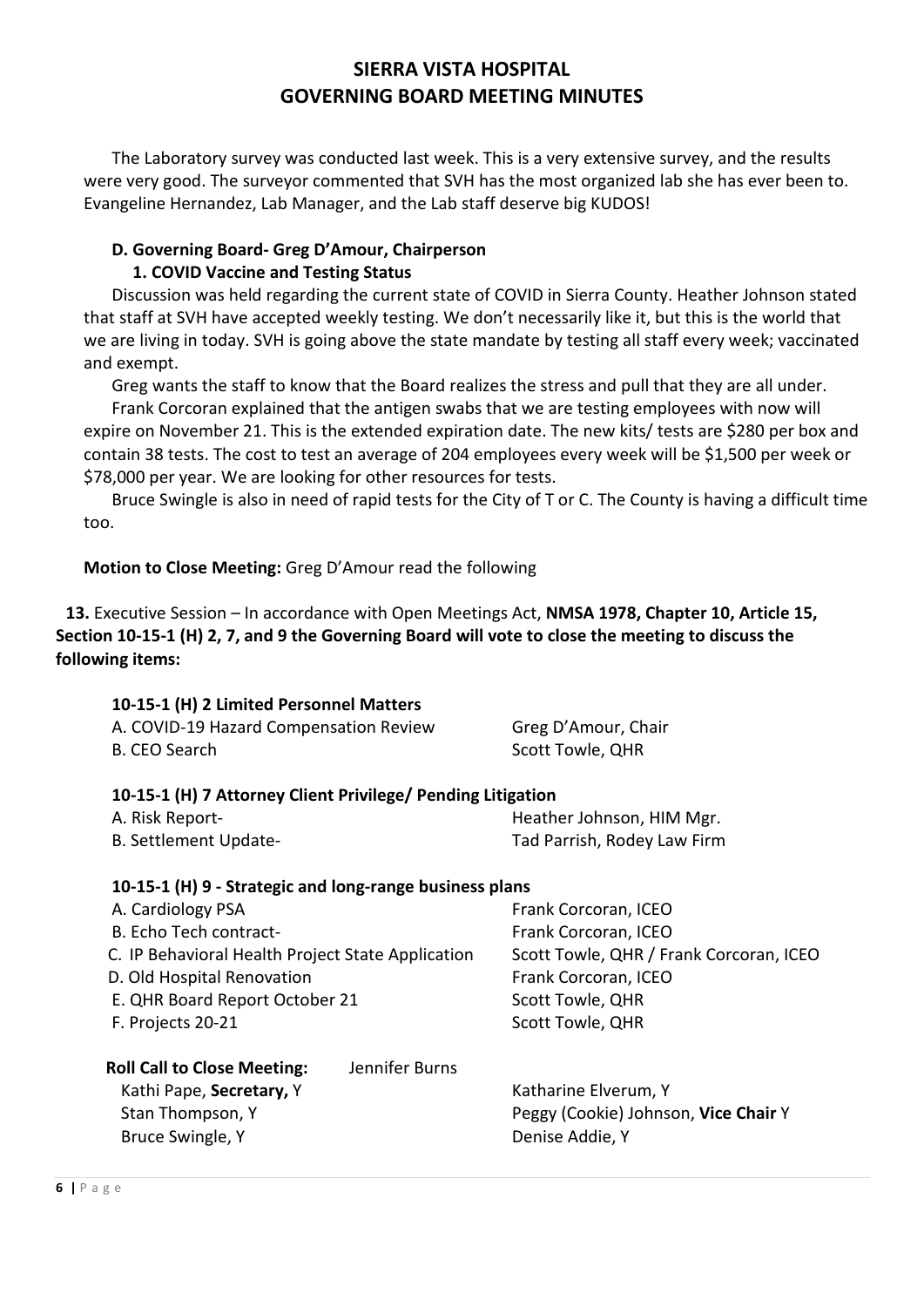# **14. Re-Open Meeting** – As required by **Section 10-15-1(J), NMSA 1978 matters discussed in executive session were limited only to those specified in the motion to close the meeting.**

# **10-15-1 (H) 2 Limited Personnel Matters**

A. COVID-19 Hazard Compensation Review

Bruce Swingle motioned to continue to pay the incentive salary to our employees for the next four pay periods at 15% above their regular pay across the board. Stan Thompson seconded. Motion carried unanimously.

B. CEO Search

Bruce Swingle motioned that the executive officers of the Governing Board work with the selected JPC members to serve as the selection committee and bring back names for the Governing Board at a future meeting. Said meeting to be held on Wednesday, November 3, 2021 at 9:00. Cookie Johnson seconded. Motion carried unanimously.

# **10-15-1 (H) 7 Attorney Client Privilege/ Pending Litigation**

A. Risk Report

No Action

B. Settlement Update

Cookie Johnson motioned to allow Tad Parrish to proceed with her recommendations on the settlement update. Denise Addie seconded. Motion carried unanimously.

# **10-15-1 (H) 9 - Strategic and long-range business plans**

A. Cardiology PSA

No Action

B. Echo Tech Contract

No Action

C. IP Behavioral Health Project State Application

Cookie Johnson motioned to approve the \$28,000 statement of work to master service

agreement with QHR. Denise Addie seconded. Motion carried unanimously.

# D. Old Hospital Renovation

No Action- This item will also be placed on the agenda for the Special meeting on Wednesday, November 3, 2021.

E. QHR Board Report October 21

No Action

F. Projects 20-21

No Action

# **15. Other**

Next Regular Meeting- will be held on November 30, 2021 at 12:00. Finance Committee will be held on November 30, 2021 at 10:30. Board Quality will be held on November 29, 2021

# **16. Adjournment**

Cookie Johnson motioned to adjourn. Denise Addie seconded. Motion carried unanimously**.** Meeting adjourned at 4:38.